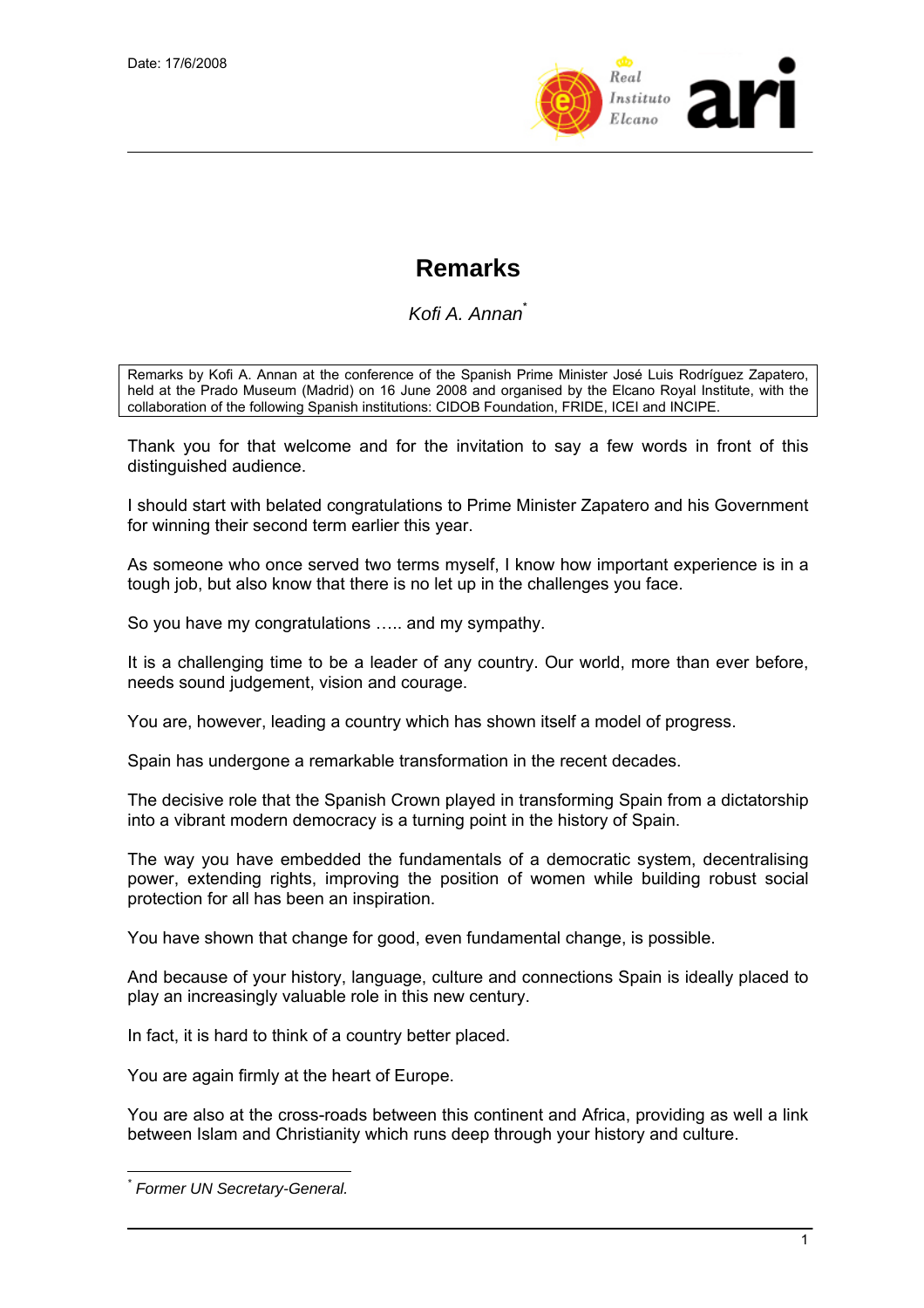

A common language, your shared roots and millions of personal links also means you are a vital bridge between the old world and the new.

It is a time of great opportunity for your country and also great responsibility – and one I know you are working hard to meet.

I have been asked to say a few words about the principles I believe should guide international affairs in the  $21<sup>st</sup>$  century.

From what I have just said, it is clear you are doing pretty well without my advice.

Engagement, dialogue and co-operation are central to your country's outlook.

Whether through the European Union, the regional bodies to which you belong, or the United Nations itself, you are determined to work with partners and the international community as a whole.

This has to be the right approach for Spain and our world.

For the challenges we face are global.

And the only way we are successfully going to overcome them is by working together.

Our world is more inter-dependent than ever before.

We live in a time of immense opportunity.

We can count ourselves more fortunate, in many ways, than our parents or grandparents.

But at the same time, we inhabit a world where a problem in one country can spread like wildfire across the globe.

Where difficulties in one sector of the economy in one country can send shock waves through the global economy.

Where disease can be carried across oceans in a matter of hours, with international airlines carrying 850m passengers a year.

Where even the climate is changing in ways that will affect the lives of everyone on the planet.

And it is a world where extremism fostered thousands of miles away can lead to the coldblooded mass murder of innocent commuters in Madrid.

Such acts of barbarity can never be defended or justified as we both recognized at the International Summit on Democracy, Terrorism and Security organised by the Club of Madrid in March 2005.

Against such threats as these, no single nation can make itself secure.

Nor can we hope to keep our citizens safe by hiding behind our national frontiers.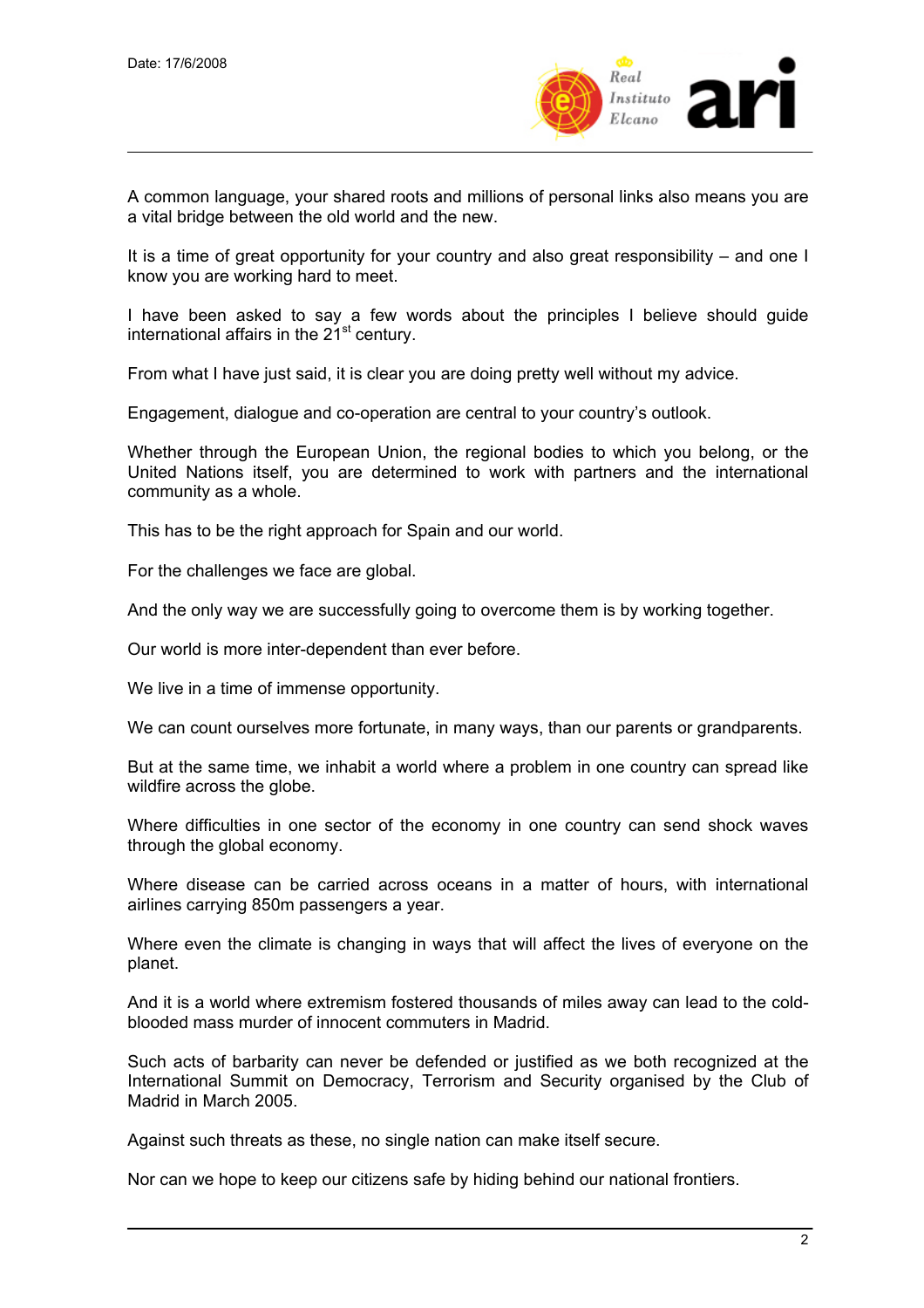

It is clear our own security and prosperity depends upon working to deliver security and prosperity for all.

We must look outwards.

We can't afford to turn a blind eye to what is happening beyond our borders or continent.

Our own security now demands more than for us to be ready to come to each other's aid if countries are attacked by their neighbours.

It means the international community must be prepared to protect populations attacked from within their own borders.

I was delighted that this responsibility to protect from genocide, war crimes, ethnic cleansing and crimes against humanity was finally accepted by all nations at the 2005 UN summit.

National sovereignty can no longer be used as a shield by governments intent on massacring their own people.

Nor, of course, as an excuse for the rest of us to do nothing, when such appalling crimes take place before our eyes. Some crimes are so shameful that I believe we should all ask what we can do to help.

I believe, however, this responsibility to all the world's citizens must go beyond those living today to include future generations.

This requires us to strive to leave the world in the same state, if not better, than we inherited it.

There is an African proverb: The earth is not ours; it is a treasure we hold in trust for future generations.

This generation must show itself worthy of that trust.

And that means we must do more  $-$  and with absolute urgency  $-$  to combat climate change.

The evidence is now overwhelming that man's activities are behind the warming of our planet.

The result – droughts, coastal flooding, heat waves, loss of arable land, flooding – will affect us all as they lead to new conflict, border disputes and mass migration.

We are already seeing how climate change is hitting food supplies – shortages which, without action, risk undoing all the progress we have seen in Africa in recent years, and in other poor countries around the world.

Humanitarian challenges will rapidly become political and security risks.

Every day we fail to tackle climate change, increases these risks.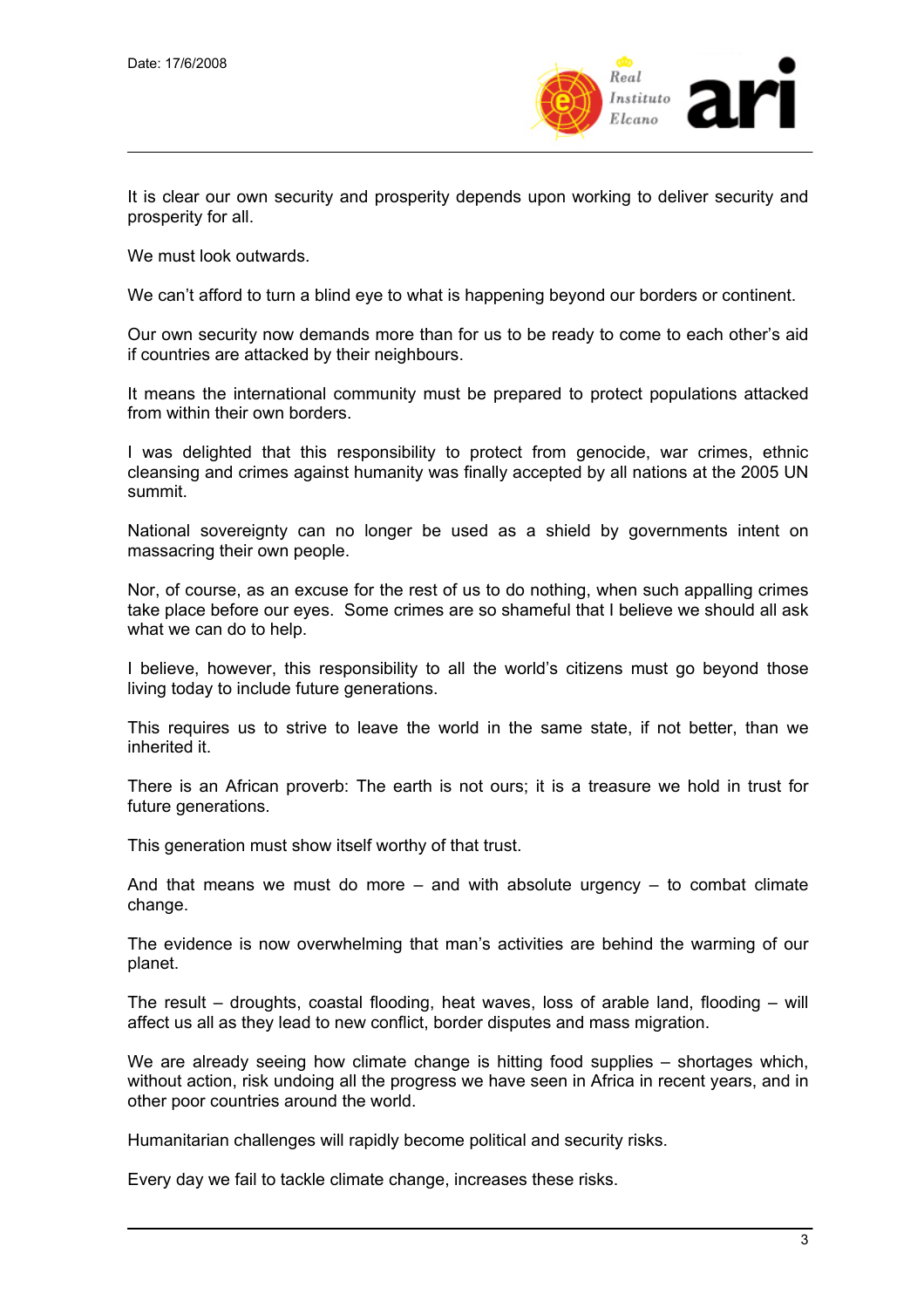

Every day we talk but do too little increases the threat to our children and our children's children.

No country will escape these costs and I know that here in Spain, it is a threat which seems very real.

But, of course, it will be the poorest countries and people – those who did least to cause the change in the climate – who will pay the highest price.

And I believe in this new global society, we are not just responsible for each other's security but also for our welfare.

Global solidarity is both necessary and possible.

It is necessary because without this solidarity, no society can be truly stable, and no one's prosperity truly secure.

This is true not just within national societies but also in our global market economy.

We can't continue with a situation where the benefits from globalization belong to only one part of humanity while billions of our fellow human beings are left, or even pushed, into abject poverty.

This was why the world came together to agree the Millennium Development Goals.

If delivered, they will lift millions out of poverty and provide access to clean water, to education and basic health care.

These are goals which Spain has supported both morally and with generous financial assistance.

I hope other countries will follow your lead.

For there is a great deal more to do if we are to reach these targets through increased aid and support from the wealthier countries.

Aid alone will not, however, be enough to begin to tackle the gross disparities of opportunity and wealth we see.

We must act with vision to remove unfair barriers to trade and finance and do so urgently.

We need to put broader national interests above those of powerful sectional lobbies.

If we have the courage to do so, we all gain as we will through tackling climate change.

For just as each of our security is linked more closely than ever to the security of all, so our stability and prosperity are linked to spreading prosperity to all.

A central pillar for a more stable and fairer world must be respect for human rights and the rule of law.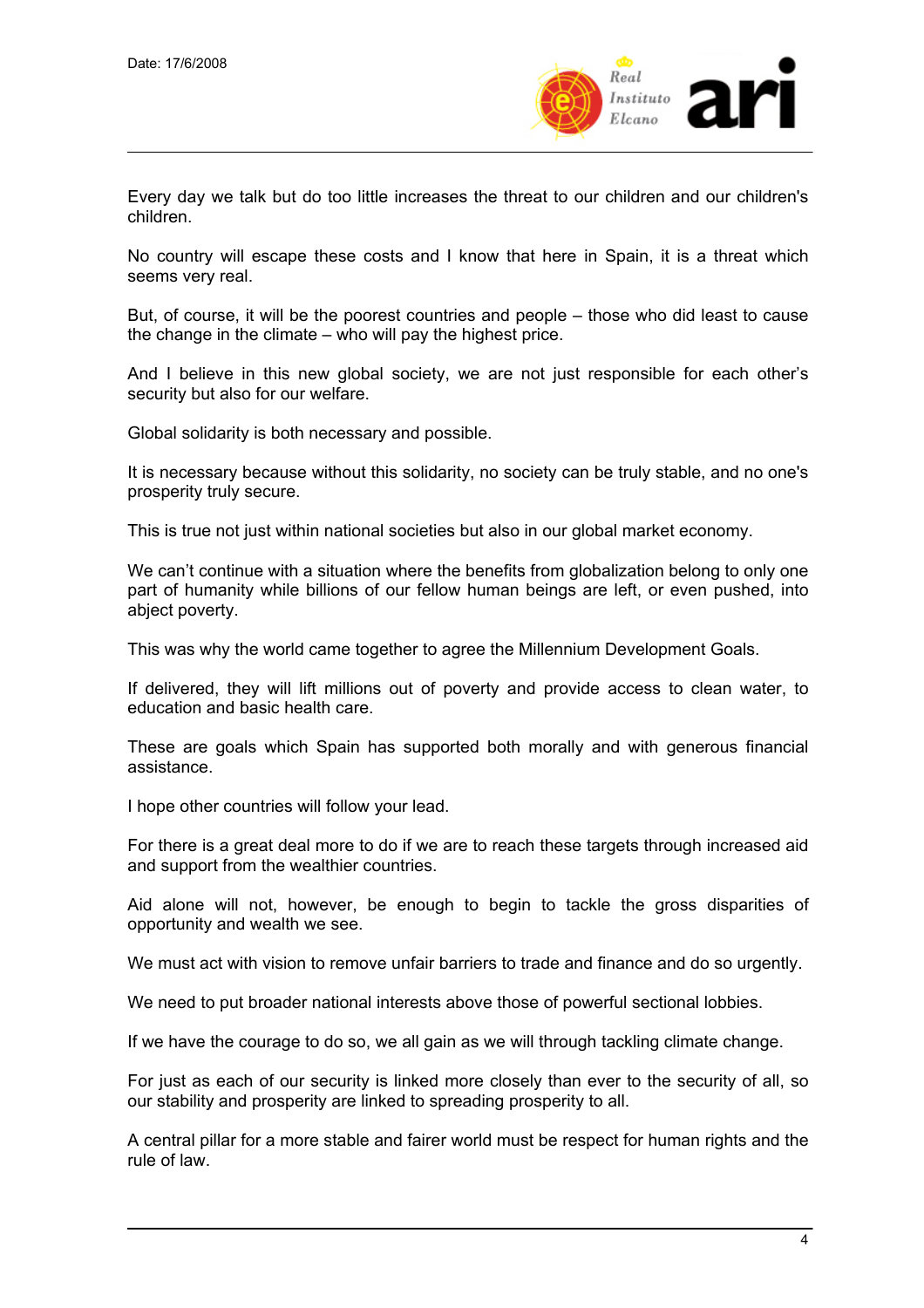

I know this will find a particular resonance given Spain's astonishing journey in recent decades.

Without the rule of law and protection of rights, society is denied its solid foundations and economic progress is that much more difficult.

And these fundamental rights and common values can also help unite our world by stressing our shared dignity and humanity.

 They help us build nations and a world in which different communities can co-exist and enjoy equal rights and opportunities.

This is the spirit of the imaginative initiative of the Alliance of Civilisations that you, President Zapatero, launched, and which was co-sponsored by Prime Minister Erdoğan of Turkey.

This is why the United Nations is promoting the Alliance as a basis for mutual respect between societies, which is fundamental to bringing peoples together.

Human rights and the rule of law are not luxuries. They are fundamental to all our ambitions for our world.

There is, of course, no more fundamental human right than the right to life or protection against inhumane and degrading treatment.

That is why I welcome this country's efforts to mobilise international support to end the death penalty.

It is a fitting initiative to mark the  $60<sup>th</sup>$  anniversary of the Universal Declaration of Human Rights.

And just as the rule of law is vital for the protection of individual citizens, so it is vital in the international arena.

This, of course, was why the United Nations was set up sixty years ago.

It should come as no surprise to this audience that I believe, in this inter-dependent world, that the United Nations is more important than ever.

In fact, it is only through multilateral institutions that states can hold each other to account, giving the poor and weak some influence over the actions of the rich and strong.

And that makes it very important to organize those institutions in a fair and democratic way.

That applies particularly to the international financial institutions, such as the World Bank and the International Monetary Fund.

Developing countries should have a stronger voice in these bodies, whose decisions can have almost a life-or-death impact on their fate.